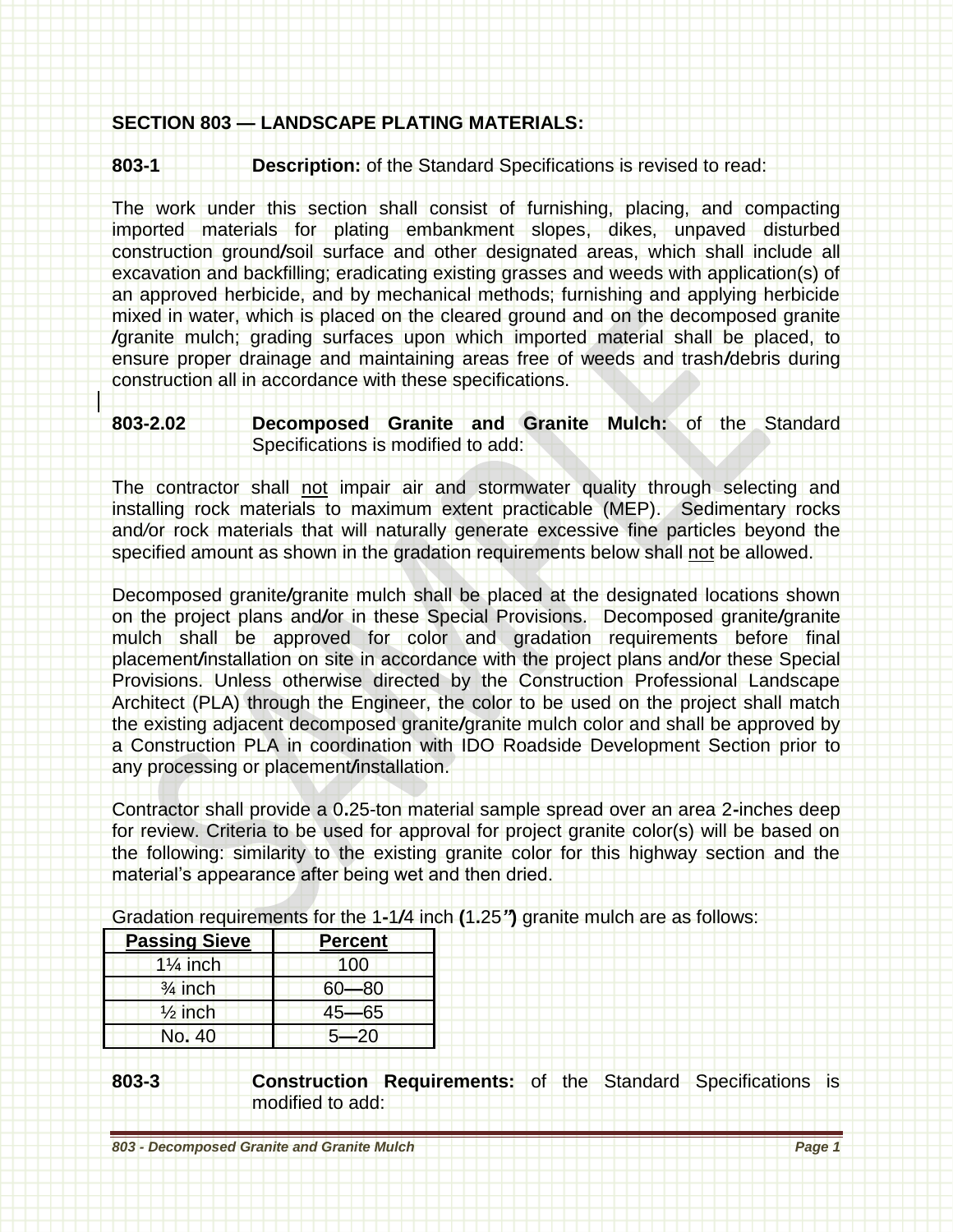The contractor shall receive approval from a Construction PLA through the Engineer for decomposed granite*/*granite mulch color before final installation.

Decomposed granite*/*granite mulch to be used on the project must meet the following additional requirements, in addition to providing documentation from the contractor to the Engineer:

- ▶ Copy of Environmental Permit for granite pit.
- $\triangleright$  Written acknowledgement from the granite supplier that the material can be provided with the quantity of granite mulch needed for the project.
- Written acknowledgement that granite supplier material will be provided within the contract construction time frame.

Unless otherwise directed*/*approved by the Engineer, granite mulch to be placed shall be spread and leveled on jobsite away from any traffic recovery areas.

Labeling of granite mulch shall first list on line one the name of the product, and on the second line shall appear the name of supplier. Text for labeling shall be waterproof, clearly legible, printed, and 1-inch capitalized text.

All granite mulch samples provided shall be clean and washed, leveled covering an approximate spread area of 5**-**feet **X** 5**-**feet, and signed identifying the product and source.

Remove all non-planted vegetation from all areas designated to receive granite mulch **(**by chemical or mechanical means**)** and maintain the designated areas "vegetation-free" prior to placement of the granite mulch, or as specified by the Engineer.

Prior to placement of the granite mulch, designated areas to receive granite mulch shall be made completely free of all grass, weeds, or other miscellaneous vegetation growth and have an approved herbicide applied. The herbicide shall be followed by an application of water for activation.

When using herbicides, the contractor shall comply with all applicable portions of Subsection 803**-**3**.**02 of the Standard Specifications. All dead vegetation including herbaceous plants shall be removed and properly disposed of. The contractor shall be responsible for all erosion repairs on project site that may occur during granite mulch color review and approval process at no additional expense to the Department.

**803-3.02 Decomposed Granite and Granite Mulch:** of the Standard Specifications is modified to add: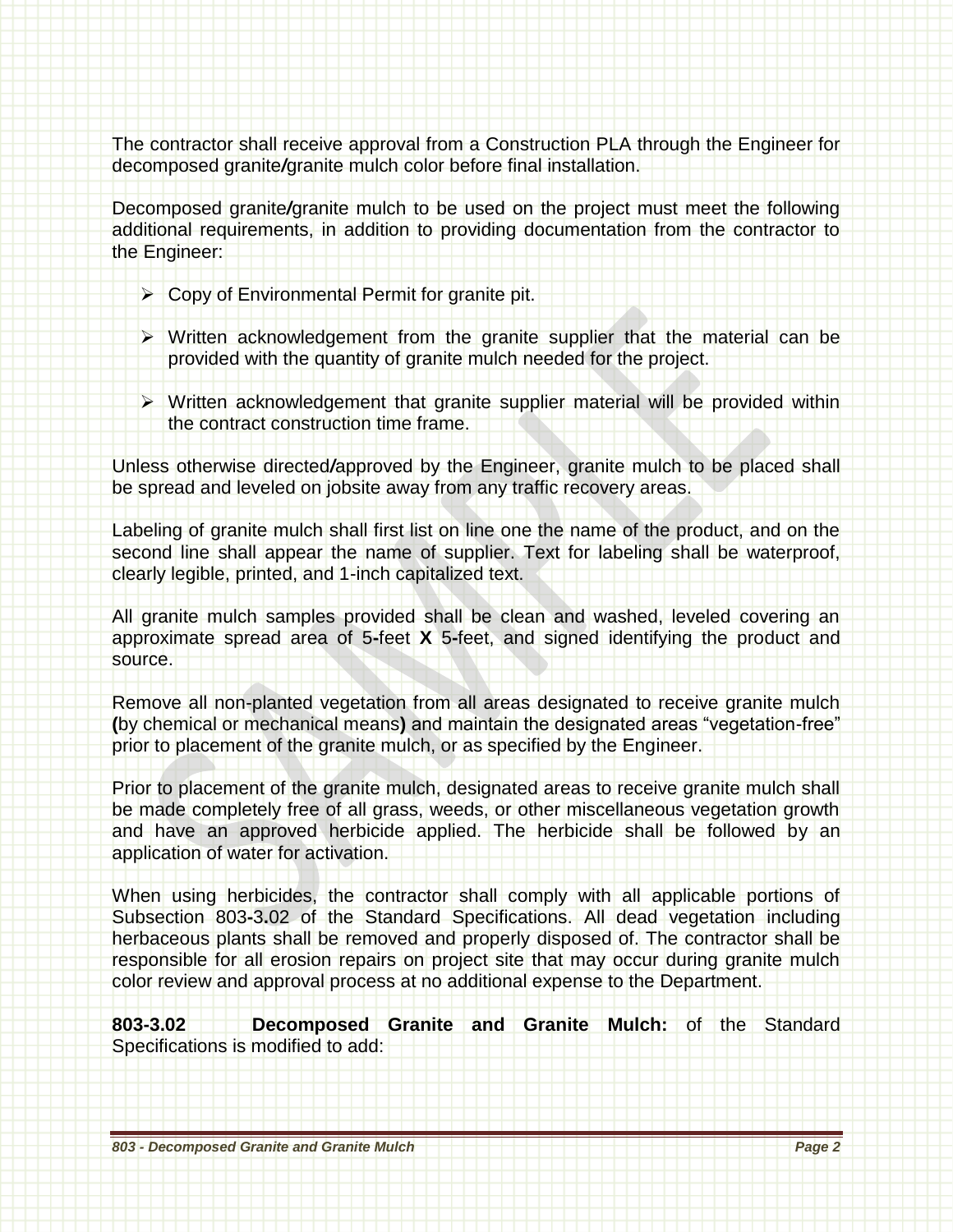Decomposed granite*/*granite mulch shall be placed to a depth of 2**-**inches. After rough spreading and rough grading of the granite mulch within the designated areas, the granite mulch shall be raked evenly and thoroughly to blend the different gradation sizes.

The use of conveyor belt type equipment for placing granite mulch shall not relieve the contractor from the requirements of compacting the granite much.

After placement, the granite mulch shall be saturated with water to an optimum moisture level as recommended by the supplier. The Engineer will approve the amount of water necessary to aid in the compaction of the granite mulch, prior to application.

The pre-emergent herbicide shall be utilized in the manner recommended by the manufacturer to prevent germination of weeds*/*undesirable plant species, and shall be Gallery, Pendulum AquaCap, Surflan, Dimension, or an approved equal, and shall be applied at a rate based on product information*/*data for best control effects. Preemergent herbicide shall also be employed to the designated decomposed granite and granite mulch area, prior to the final water settling operation. Selection of pre-emergent herbicide products shall be based on the type of weeds or undesirable plant species to be treated as evaluated*/*approved by a Construction PLA through the Engineer. The first application of pre-emergent herbicide and each subsequent application shall be from different products to optimize the lasting result of designated decomposed granite and granite mulch area.

After placing, spreading and grading the granite mulch, the contractor shall water settle the total thickness of the granite mulch, to remove the fine material from the surface. The water settling operation, noted above, shall be completed by applying water at minimum depth of *½***-**inch over the granite mulch placed or as approved by the Engineer.

**803-4 Method of Measurement:** the first paragraph of the Standard Specifications is revised to read:

Decomposed granite and granite mulch will be measured and by the square yard of material in place at the specified thickness. The quantity shown in the Bid Schedule will be used for payment of Item 8030092 **—** Granite Mulch (1**-**1*/*4 Inch Minus), unless both the contractor and the Engineer mutually agree that a variation in excess of 10 percent of this quantity exists. If a variation exists, the Engineer will determine the variation based on the project plans and evidence provided by the contractor. Acceptable form of evidence can be construction survey **–** such as making field measurements for verification as approved by the Engineer.

**803-5 Basis of Payment:** of the Standard Specifications is modified to add: